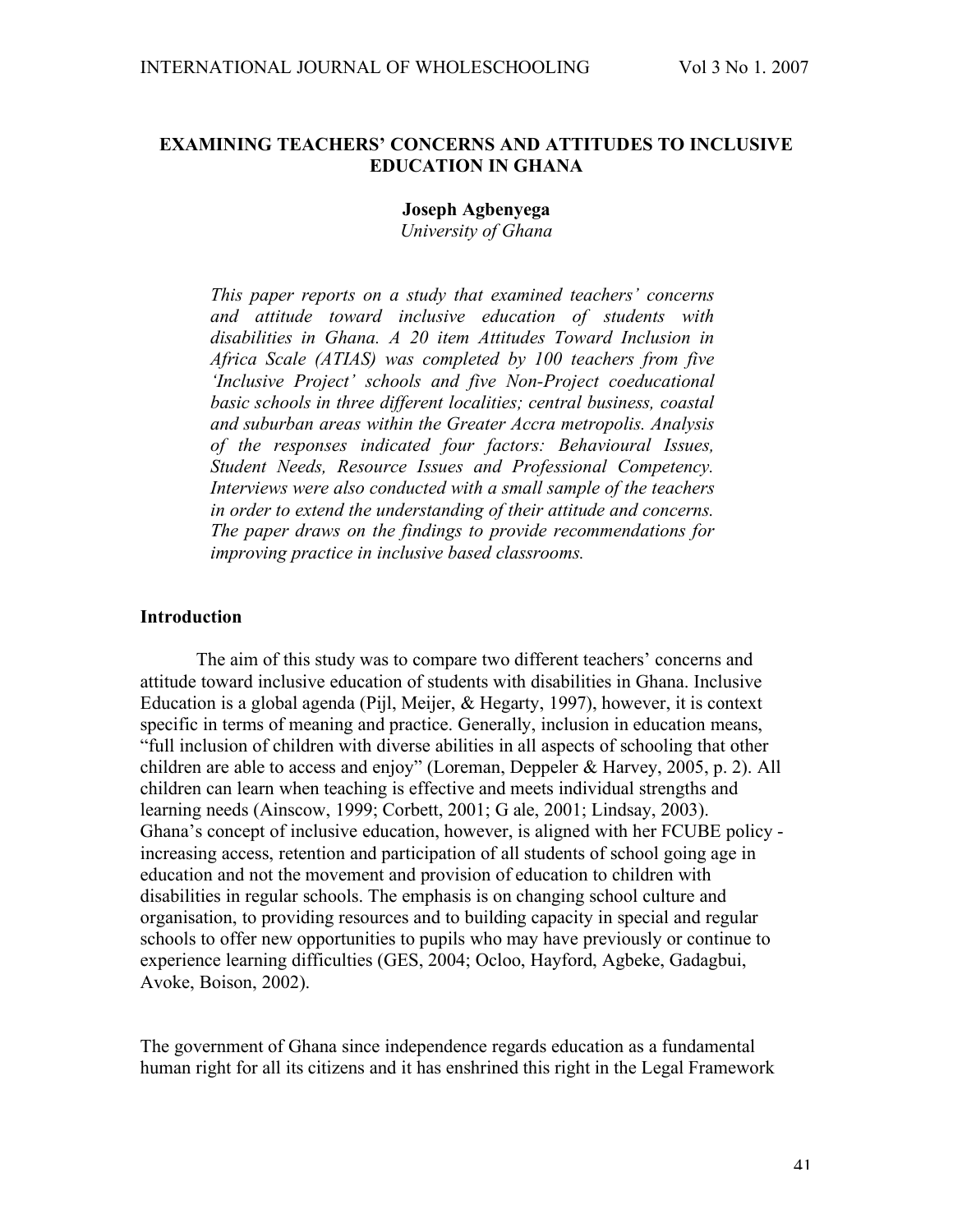of Education. The 1961 Education Act is the principal legislation concerning the right to education for all children in Ghana, which states that:

*every child who has attained the school going age as determined by the Minister shall attend a course of instruction as laid down by the Minister in a school recognised for the purpose by the Minister* (Ghana Education Service (GES), 2004, p. 2).

The 1992 Republican Constitution of Ghana gives further provision and support for education as a basic human right for all Ghanaians. Article 38 (2) states:

*The Government shall within two years after parliament first meets after coming into force of this constitution draw up a program for the implementation within the following ten years for the provision of a free, compulsory universal basic education*. (Government of Ghana (GOV), 1992, p. 40)

A 10-year Free Compulsory Universal Basic Education Programme in 1996, a policy framework that will increase educational access to all children, emerged from the 1992 Constitution. This policy has three main themes:

- 1. Improving quality of teaching and learning
- 2. Improving management efficiency
- 3. Increasing access and participation (GES, 2003).

The most recent policy initiative is the 'Capitation Grant'. This policy, which provides free feeding programme for vulnerable children in deprived settings, is to reinforce the existing FCUBE policy of attracting and retaining children in school (MOE, 2005). A total of 95 billion Cedis, an equivalent of US\$ 10.4 million, was allocated for Capitation Grant in 2006 (GOV, 2006).

Although Ghana is endowed with natural resources such as gold, timber, industrial diamond, bauxite and fish, the country still rely heavily on international donor support and technical assistance from Canada, Japan, Germany jus to mention a few to implement her educational policies. Currently, GDP growth rate continues to increase from 5.8% in 2005 to 6% in 2006 (GOV, 2006). Consequently several education policies were implemented which led to significant achievements. National Primary Gross Enrolment Ratio (GER) increased from 86.1% 2003/2004 to 87.5% in 2004/2005 (GES, 2006). At present, the country spends more than 35% of its GDP on education as compared to 0.3 percent on defence (Military) (GOV, 2006; Agbenyega, 2005); however, such funds are still limited to meeting the demands for comprehensive quality education.

The successes chopped, however, mask long-term challenges in access, retention and quality education for all, particularly for students with disabilities due to lack of professional development activities for teachers, ineffective monitoring system and limited resources provided to schools (Sayed, Akyeampong & Ampiah, 2000). Further, architectural barriers, inaccessible curriculum and limited pre-/post-training in special education courses for regular classroom teachers limit access to education for students with disabilities (GES, 2004). The government of Ghana states: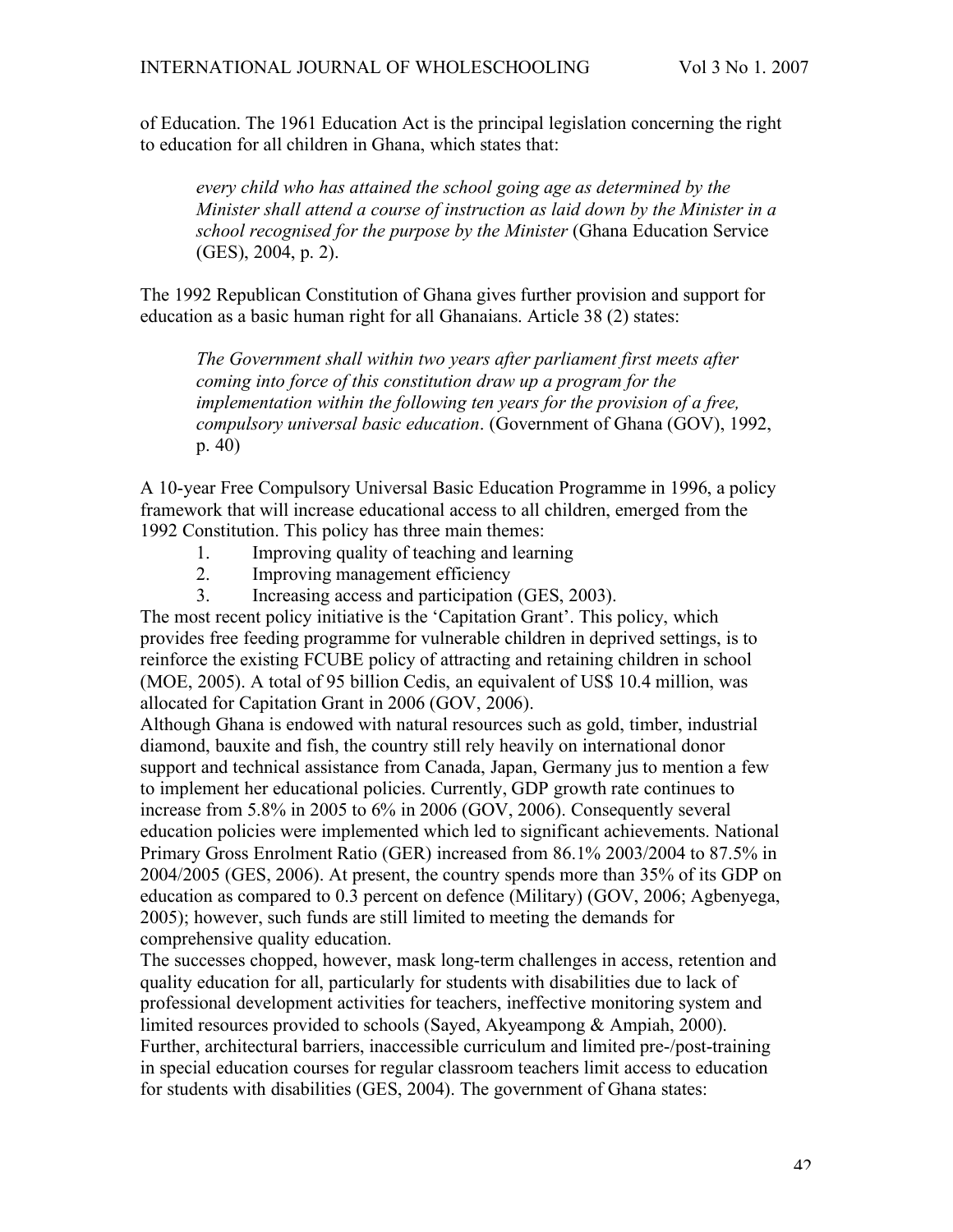*The challenges facing the government of Ghana for ensuring social and educational inclusion include public prejudiced perception of persons with special needs, architectural barriers, inadequate assessment facilities, inaccessible curriculum, curriculum inflexibility and pre-/post-training in special education needs for regular teachers.* (GES, 2004, p. 15)

The most critical of all the barriers to free universal education for students, particularly those with disabilities is negative attitude and prejudice. Some Ghanaians still attribute the causes of disabilities to curses from the gods (Agbenyega, 2005; Avoke, 2002; Oliver-Commey, 2001)*.* For instance, the women wing of the Ghana Society for the Physically Disabled (GSPD), an advocacy group, when they were asked during their working visit to the Northern Region of Ghana about the situation of disabled persons in the villages, reported the following:

*They will say of the disabled children - especially when they are newly born - that that one is not a human being. It's a fairy, a spirit, a snake, and they will find a way of doing away with that child! Others, they will not kill their child but they will hide the child. They wouldn't like anybody to know, because the person will say, oh, you are not a good person, that's why God has given you such a child with disabilities. And only later through neglect that child is killed off.*

*A man had his disabled daughter in the room for 27 years, before she was sick and she died. He never took her to a doctor, so it was only then that we heard of her.*

*Sometimes when others get a child with a disability, they consult soothsayers people who claim that they can see the future of somebody, or foresee things that have happened, or are going to happen. So when they consult these people, sometimes they give them some concoctions to come and give the child. They say if the child is not a fairy, the child will not die. But, if the child is a fairy, the child will die.* (Nepveux, D.,Mwinibalono, M & Kuomkugri, J., 2004, p. 1)

This is consistent with what Agbenyega (2005), Avoke (2002), GES (2004) noted that negative attitude, and persistent low regard for students with disabilities poses a serious barrier to social and educational inclusion in Ghana. The challenge is how to remove these barriers to open the way for social and educational inclusion. Some disability organizations in Ghana; Ghana society for the Physically Disabled (GSPD) and Ghana Society for the Blind (GSB) all called for inclusion of students with disabilities in society and regular schools. These requests are important and necessary as it is noted that traditional representations and practices of special education do not offer persons with disabilities opportunities for social and educational inclusion (Johnson, 1994; Kochhar, West, & Taymans, 2000; Koray, 2003; Loreman, 1999). Inclusive schooling offers new hope for school success and social integration for persons with and without disabilities (Bennett, DeLuca, & Bruns, 1997; Cowne, 2003; Gable & Hendrickson, 1997).

*Efforts at embracing the philosophy of inclusion*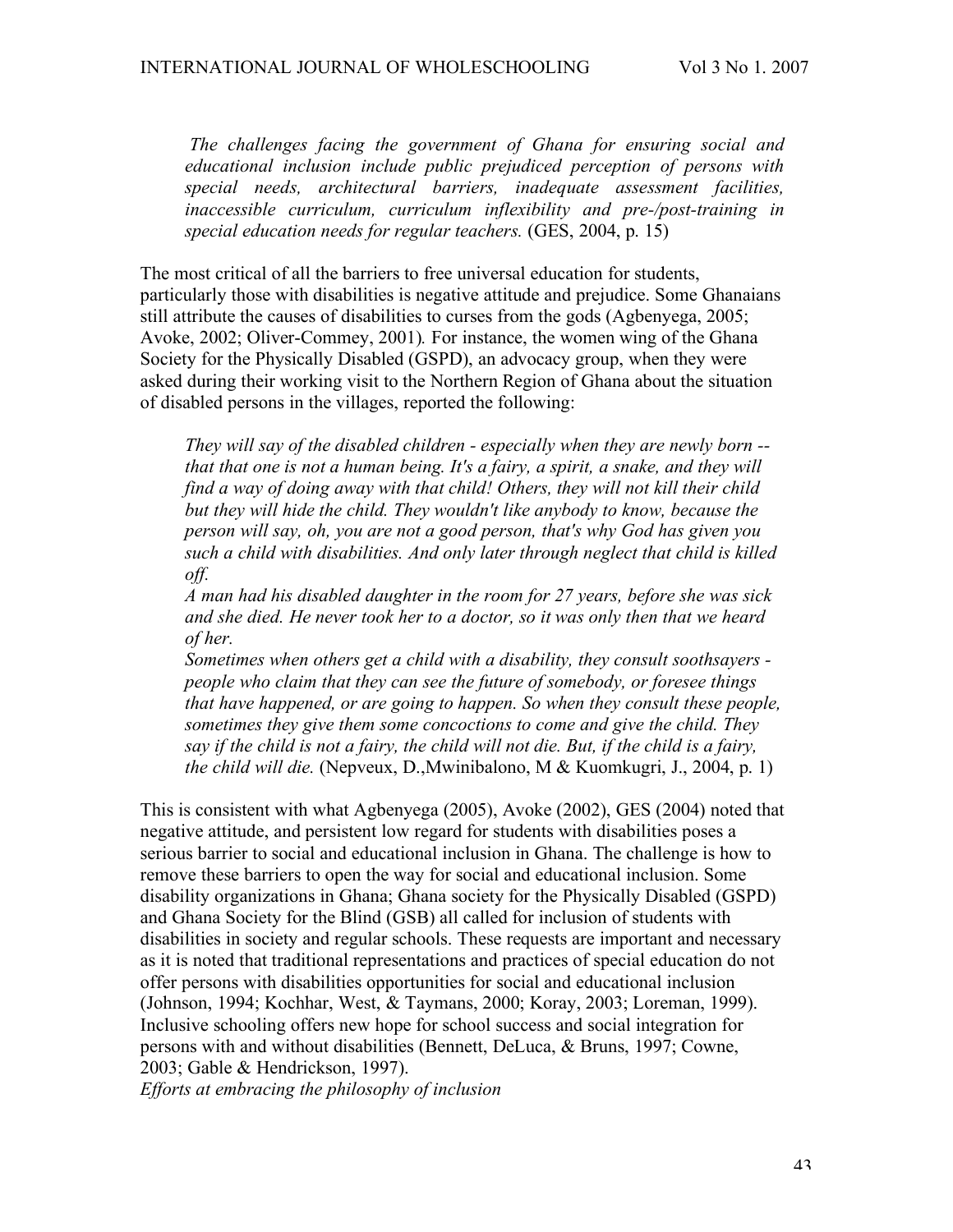The government of Ghana, having realized the barriers to participation of students with disabilities in society and regular schools, and due to the pressure from disability active groups – GSB and GSPD - entered into an agreement in September 2003 with Voluntary Services Overseas (VSO), a British non-governmental organisation. According to the agreement, the VSO would pilot inclusive education in ten districts within three regions, and upon its success, to extend it to other regions. The pilot project incorporated the following objectives:

*1. Project officials will collaborate with District Social Welfare and Health officials to sensitise the communities involved by October/November, 2003;*

2. *Increase public awareness on disabilities by November/ December 2003;*

3. *Organise training programmes for teachers and selected GES personnel/Stakeholders by February/ March 2004;*

4. *Move towards inclusive education system by September, 2004;*

5. *Improve access to physical facilities by September 2004; and*

6. *Supply appropriate teaching and learning materials by March/April,*

*2004.* (Ghana Education Service/VSO project document, 2003, p. 2)

The objectives 3, 4, 5 and 6 are of particular concern to this study. The overall aim was to determine the impact of this initiative on the concerns and attitude of teachers in the project schools compared to their non-project counterparts. The study did not include the members of the wider community, social welfare and other health officials who were mentioned in the GES/VSO project.

## **Teachers' attitudes and concerns**

Beliefs about disability, ethnicity, attitude and concerns of teachers can influence the practice of inclusive education, the quality of educational materials and instruction students receive (Leyser & Tappendorf, 2001; Nieto, 1997; Sharma & Desai, 2002; Wilczenski, 1992). Many regular education teachers who feel unprepared and fearful to work with learners with disabilities in regular classes display frustration, anger and negative attitude toward inclusive education because they believe it could lead to lower academic standards (Gary, 1997; Tiegerman-Farber & Radziewicz, 1998). Additionally, access to resources and specialist support affects teacher confidence and attitudes toward inclusive education (Bennett, DeLuca, & Bruns, 1997; Wolery, Anthony, Snyder, Werts, & Katzenmeyer, 1997).

It is argued that when teachers gain extensive professional knowledge needed to implement inclusive programmes they may succumb to it (Avramidis, Buylis, & Burden, 2000). Similarly, LeyRoy and Simpson (1996) reported that as teachers experience with students, particularly those with special needs intensify, their confidence to teach them is likely to grow which invariably alter their negative attitudes.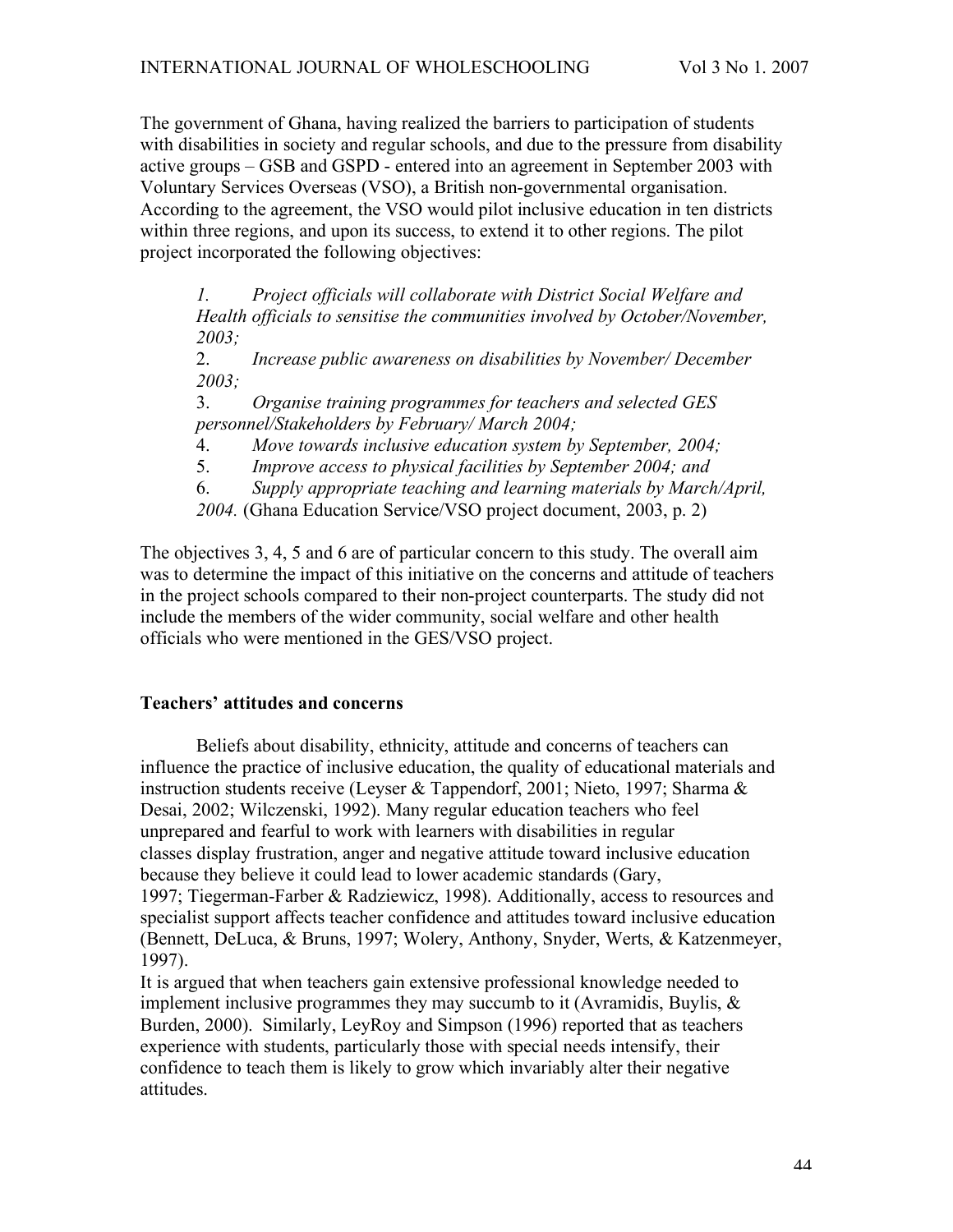The majority of studies that investigated educators' concerns and attitude to inclusive education were conducted in Western countries (D'Alonzo, Giordano, & Vanleeuwen, 1997; Harvey, 1998; Heflin & Bullock, 1999). Although they provide significant information and scaffolding for inclusive practice in developing countries, these studies do not adequately address issues that are relevant to the Ghanaian context. This study is therefore important in examining teachers' concerns and attitude toward inclusive education in Ghana.

#### **Method**

#### *Participants*

A total of 100 basic schoolteachers, made up of 33% males and 67% females from ten schools, participated in the study. The majority of the teachers (65%) were above 35 years of age. These teachers consist of 50 teachers from five schools that are involved in the GES/VSO inclusive project and another 50 from five schools that were not currently involved in the project. Each school consists of grades 7, 8 and 9 with the age range of students from 13 to 16 years. The teachers form 66 % of all the teachers in the ten schools. A large number of teachers (68 %) did not have any training in special education or related courses.

The non-GES/VSO project schools were chosen for comparison because of similar characteristics such as socio-economic status, enrolment levels, resource availability and location. The project and the non-project schools do not differ in terms of enrolment, resources and teacher experience. Twenty-three percent of the students in the project schools were identified as having special education needs compared to 5 % in the non-project schools. Of the 100 teachers surveyed, 85% have taught for more than ten years, 25% have first degrees, 3 % with Diploma and 72% have teachers' Certificate A'. Certificate A is the lowest and initial teaching qualification in Ghana, which is awarded to students who graduated from non-university teacher training colleges.

#### *Measure*

This study combines surveys with qualitative approach. The instrument used to examine concern and attitudes of teachers in this study was an anonymous Attitudes Toward Inclusion in Africa Scale (ATIAS), for details on this scale (see Agbenyega, Deppeler & Harvey, 2005). When internal reliability of the responses to the questionnaire was computed the author reported an Alpha coefficient of 0.84 for the total scale. After the survey, teachers who agreed to a personal interview were asked three questions: What are your concerns regarding the practice of inclusive education in your school? What can you say about your current level of professional expertise with regards to inclusive education? What kinds of support services and resources are available in your schools for promoting inclusive education?

#### *Procedure*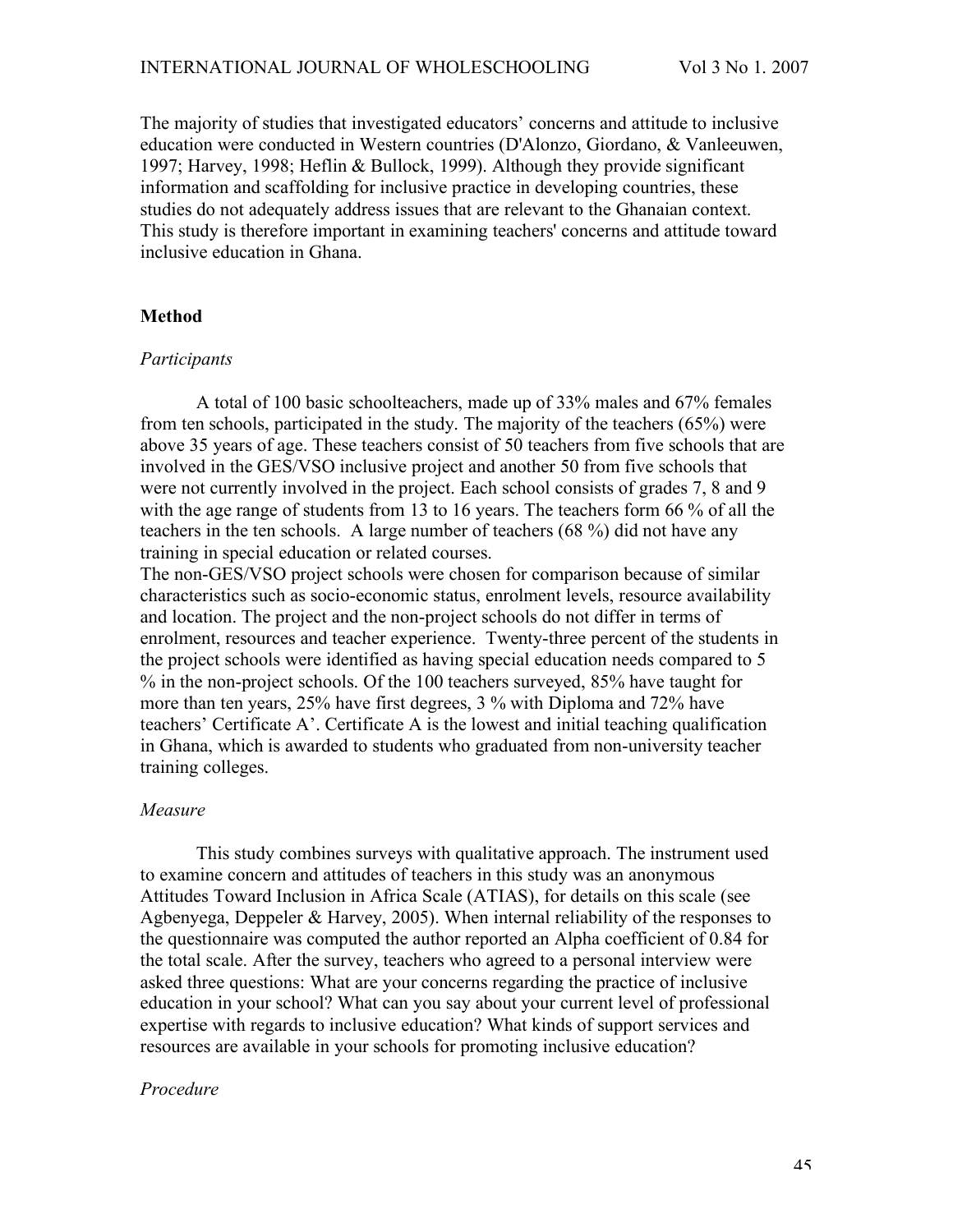The participants understood inclusive education to be the provision of education to students with and without disabilities in regular schools before they filled in the questionnaires. The questionnaires were collected at each school on the following day with a 100% response rate.

In order to gain more insight into and to extend the understanding of the issues being investigated, two separate group interviews were conducted with 10 teachers, five representing each category of school. To ensure validity and reliability of the qualitative data, the transcribed interviews were sent back to the interviewees for comment before the final version was included for analysis.

The quantitative data were analysed with SPSS computer software (Coates & Steed, 2003). Factor analysis, group means and standard deviations were computed as appropriate. Framework analysis procedures were followed to analyse the qualitative data. The procedure involved:

- Familiarisation with the data
- Identifying a thematic framework for the data
- Indexing or coding
- Charting by using headings from the thematic framework to create

charts of the data which facilitates easy reading across the whole dataset, and

Mapping and Interpretation of the themes (Ritchie & Spencer, 1993). Responses from project schoolteachers were coded as *PST* and those from the nonproject schools were coded as *NPST*. The interview results supported and extended the understanding of the concerns and attitude of teachers. The quantitative results are presented first followed by the qualitative complements.

## **Results and Discussion**

Factor analysis of the scale yielded a total score and four factors, *Behavioural issues, Student needs, Resources issues*, and *Professional competency.* These values are presented in Table 1.

| Table 1: Factor Loading for Principal Component Factor Analysis with Varimax Rotation for 20 |  |  |  |  |  |
|----------------------------------------------------------------------------------------------|--|--|--|--|--|
| <b>ATIAS Scale items</b>                                                                     |  |  |  |  |  |

| <b>Items</b>                                                 |           | <b>Factors</b> |   |  |  |  |
|--------------------------------------------------------------|-----------|----------------|---|--|--|--|
|                                                              |           |                | П |  |  |  |
|                                                              |           | Н              |   |  |  |  |
| Students with difficulty following school rules should be in | $\cdot$ 7 |                |   |  |  |  |
| regular schools $(1)$                                        | 8         |                |   |  |  |  |
|                                                              |           |                |   |  |  |  |
| Students who are physically aggressive towards their peers   | .6        |                |   |  |  |  |
| in school should be in regular school (2)                    |           |                |   |  |  |  |
|                                                              |           |                |   |  |  |  |
| Students who need help to move about should be in regular    | .6        |                |   |  |  |  |
| school $(3)$                                                 | 9         |                |   |  |  |  |
|                                                              |           |                |   |  |  |  |
| Students who are verbally aggressive towards their peers     | .6        |                |   |  |  |  |
| should be in regular school (6)                              | 3         |                |   |  |  |  |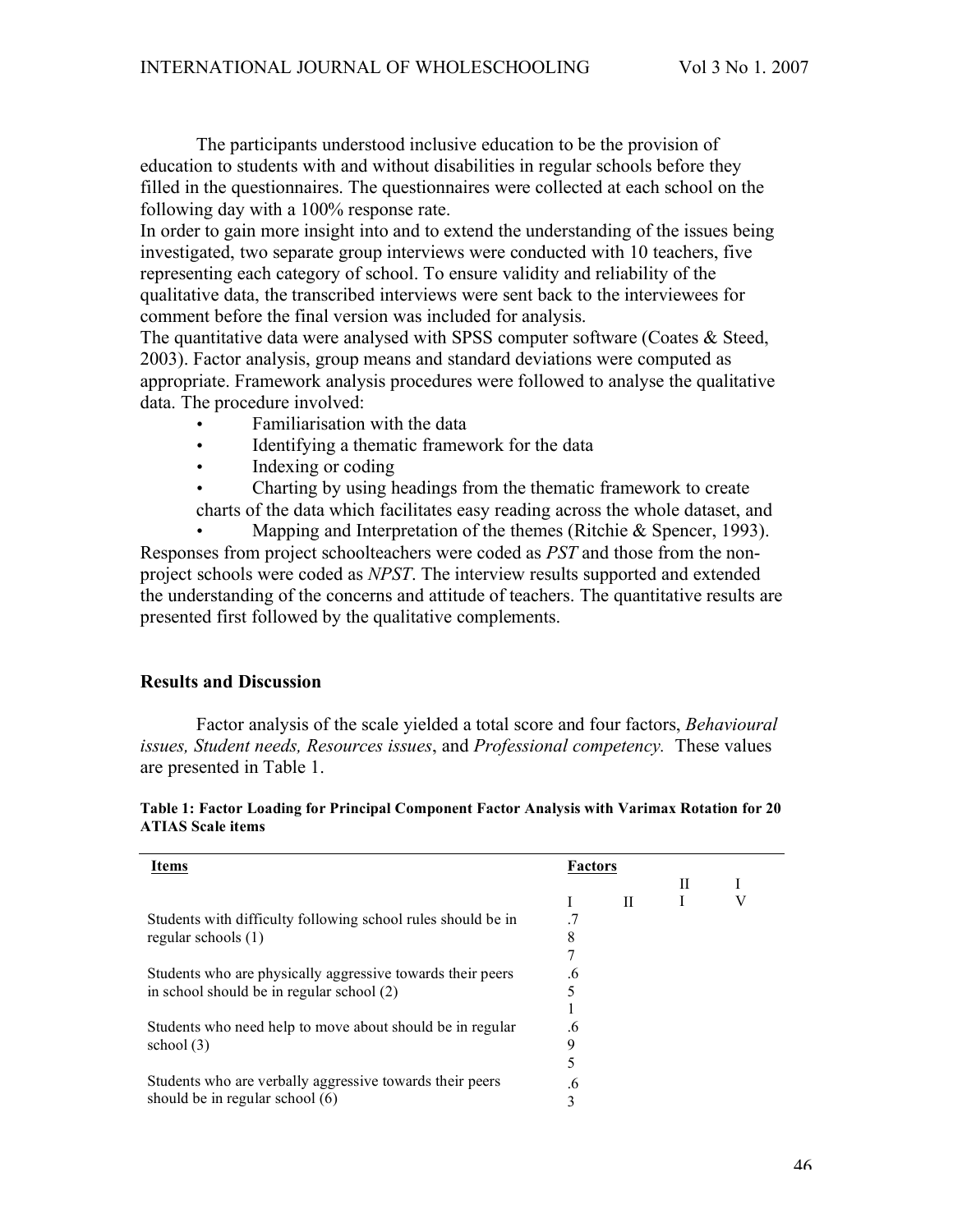9

| Students who persistently experience difficulty in<br>expressing their thoughts should be in regular schools (7)  | .6<br>$\overline{c}$<br>3 |                             |                             |                                  |
|-------------------------------------------------------------------------------------------------------------------|---------------------------|-----------------------------|-----------------------------|----------------------------------|
| Students who have difficulty in controlling their behaviour<br>should be in regular schools (11)                  | .6<br>1<br>8              |                             |                             |                                  |
| Students who are often absent from school should be in<br>regular schools (12)                                    | .7<br>$\overline{0}$      |                             |                             |                                  |
| Students who have difficulty in sustaining attention in class<br>should be in regular schools (13)                | 8<br>$.5\,$<br>8<br>1     |                             |                             |                                  |
| Students whose speech is difficult to understand should be<br>in regular school (4)                               |                           | .6<br>1                     |                             |                                  |
| Students who cannot read standard print and require Braille<br>should be in regular schools (5)                   |                           | 7<br>.7<br>6                |                             |                                  |
| Students who lack daily living skills and need training in<br>managing themselves should be in regular school (8) |                           | 6<br>$.5\,$<br>9            |                             |                                  |
| Students with speech problems should be in regular schools<br>(9)                                                 |                           | $\mathbf{1}$<br>.7<br>9     |                             |                                  |
| Students who need sign language as a medium of<br>communication should be in regular schools (10)                 |                           | $\boldsymbol{0}$<br>.7<br>6 |                             |                                  |
| Inclusion will lead to stress and anxiety (16)                                                                    |                           | $\overline{2}$              | $.5\,$<br>9                 |                                  |
| Lack of adequate resources and special materials will make<br>inclusion difficult (18)                            |                           |                             | 5<br>.6<br>$8\,$            |                                  |
| Inappropriate infrastructure will make inclusion impossible<br>(19)                                               |                           |                             | 3<br>.6<br>$\boldsymbol{0}$ |                                  |
| Class sizes will make inclusion difficult to operate (20)                                                         |                           |                             | 6<br>.7<br>5                |                                  |
| It will be difficult to give equal attention to all students in<br>inclusive classrooms (14)                      |                           |                             | $\boldsymbol{0}$            | .6<br>$\overline{0}$             |
| I will not be able to cope with disabled students (15)                                                            |                           |                             |                             | 9<br>.7<br>9                     |
| I do not have knowledge and skills to teach students with<br>disabilities $(17)$                                  |                           |                             |                             | 5<br>.6<br>3                     |
| Factor mean scores                                                                                                | .6<br>6<br>3              | .7<br>$\boldsymbol{0}$<br>5 | .6<br>5<br>9                | $\boldsymbol{0}$<br>.6<br>7<br>8 |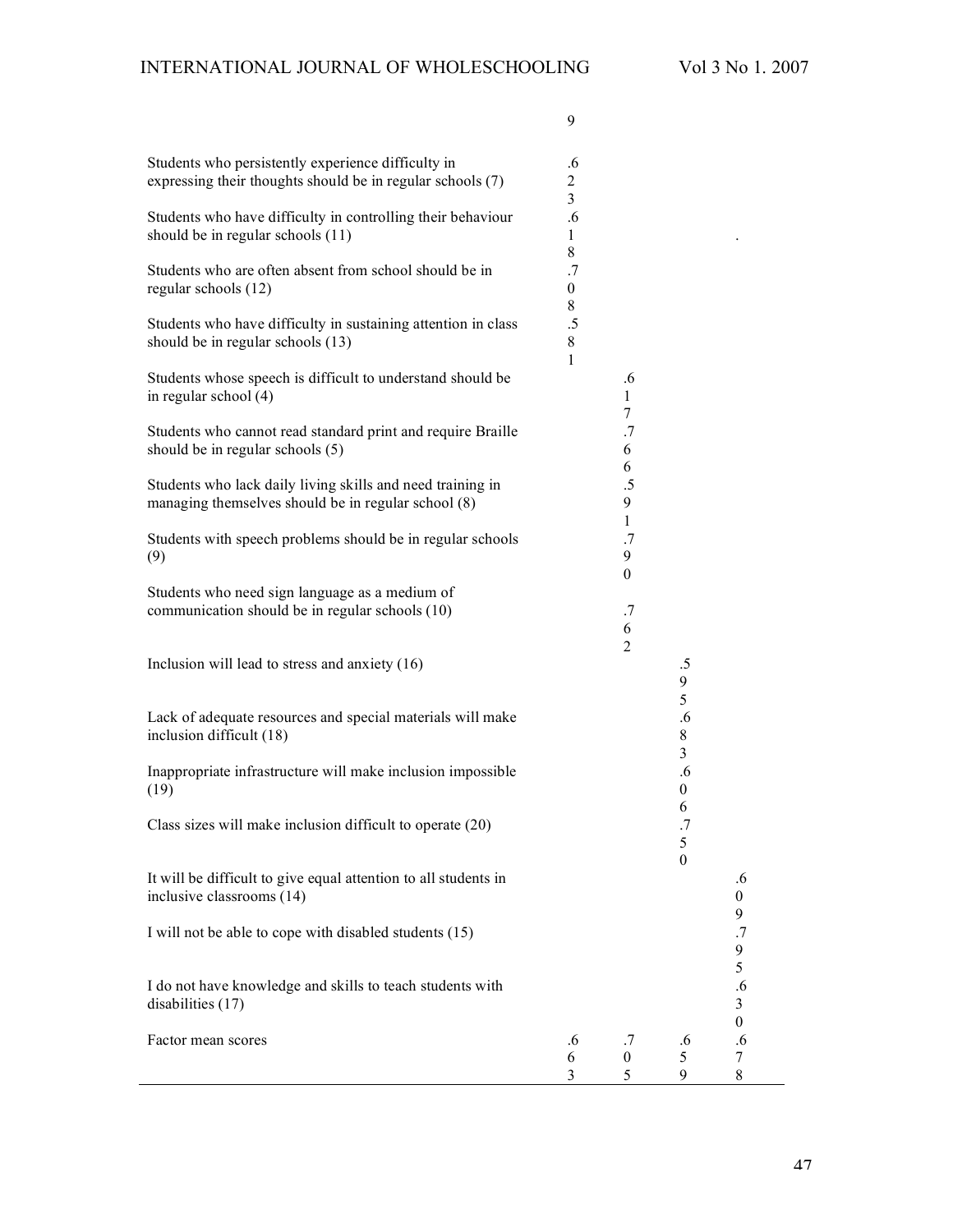*Total variance explained is 54.7%. The number in parenthesis indicates the serial number of each item on the ATIAS scale. The Kaiser-Meyer-Olkin measure of sampling adequacy is .708*

The first factor describes behaviours believed to be characteristics of students with disabilities that most teachers would find difficult to work with in inclusive classrooms This factor was labelled 'Behavioural issues' (Items 1, 2,3,6,7,11,12,and 13). The second factor relates to challenges believed to be characteristics of students with sensory disabilities, which teachers believe require extra needs and support that cannot be provided in inclusive based regular classrooms. This factor was called 'Student needs' (Items 4, 5, 8, 9 and 10). The third factor relates to organisational and structural supports needed to assist teachers in the practice of inclusive education. This factor was called 'Resource issues' (Items 16, 18, 19 and 20). The fourth factor describes items in relation to teacher stress, and inability to teach adequately students with disabilities. It appears that teachers, as a result of their level of training and expertise, do not consider themselves ready to take on this task. This factor was labelled 'Professional competency' (Items 14, 15 and 17).

## **Comparison between project and non-project schools teachers' attitude**

Mean and t-test were also computed to verify if there exist differences between the attitudes and concerns of teachers in the project and non-project schools. The result, as shown in Table 2, did not indicate any statistical difference between the two groups on the four factors. It is therefore difficult to determine the level of impact of the inclusive project on the teachers' attitudes towards inclusion.

| A LLAS FACIOIS      |       |                                                         |      |         |                      |                          |
|---------------------|-------|---------------------------------------------------------|------|---------|----------------------|--------------------------|
| <b>ATIAS Factor</b> |       | <b>Non-Project Schools</b><br>Project<br><b>Schools</b> |      |         |                      |                          |
|                     | $Me$  | S                                                       | Mean | $S_{D}$ | $\mathbf T$          | $\overline{\mathbf{si}}$ |
|                     | $a$ n | $\overline{\mathbf{D}}$                                 |      |         |                      | g                        |
| <b>Factor One</b>   | 4.6   |                                                         | 4.51 | 1.91    | ۰                    |                          |
|                     | 8     |                                                         |      |         | $\overline{4}$       | 5                        |
|                     |       | 9                                                       |      |         | 5                    | 9                        |
|                     |       | $\,$ 8 $\,$                                             |      |         | 3                    | 7                        |
| <b>Factor Two</b>   | 5.7   | 1                                                       | 5.99 | 1.11    |                      |                          |
|                     | 7     |                                                         |      |         |                      | $\mathfrak{Z}$           |
|                     |       | $\overline{4}$                                          |      |         | 8                    | $\boldsymbol{0}$         |
|                     |       | $\overline{4}$                                          |      |         | 8                    | $\overline{2}$           |
|                     |       |                                                         |      |         | 5                    |                          |
| <b>Factor Three</b> | 3.2   | $\overline{2}$                                          | 3.05 | 1.99    |                      |                          |
|                     | 5     |                                                         |      |         | $\overline{4}$       | 6                        |
|                     |       |                                                         |      |         |                      | 4                        |
|                     |       | 0                                                       |      |         | 2                    | 8                        |
| <b>Factor Four</b>  | 5.1   | 1                                                       | 5.12 | 1.57    | $\ddot{\phantom{0}}$ |                          |
|                     | 7     |                                                         |      |         | $\overline{2}$       | 7                        |
|                     |       | 6                                                       |      |         | 5                    | 0                        |
|                     |       | $\overline{2}$                                          |      |         |                      | 7                        |
|                     |       |                                                         |      |         |                      |                          |

| Table 2: Comparison between project and non-project schoolteachers' mean scores on the Four |  |  |
|---------------------------------------------------------------------------------------------|--|--|
| <b>ATIAS Factors</b>                                                                        |  |  |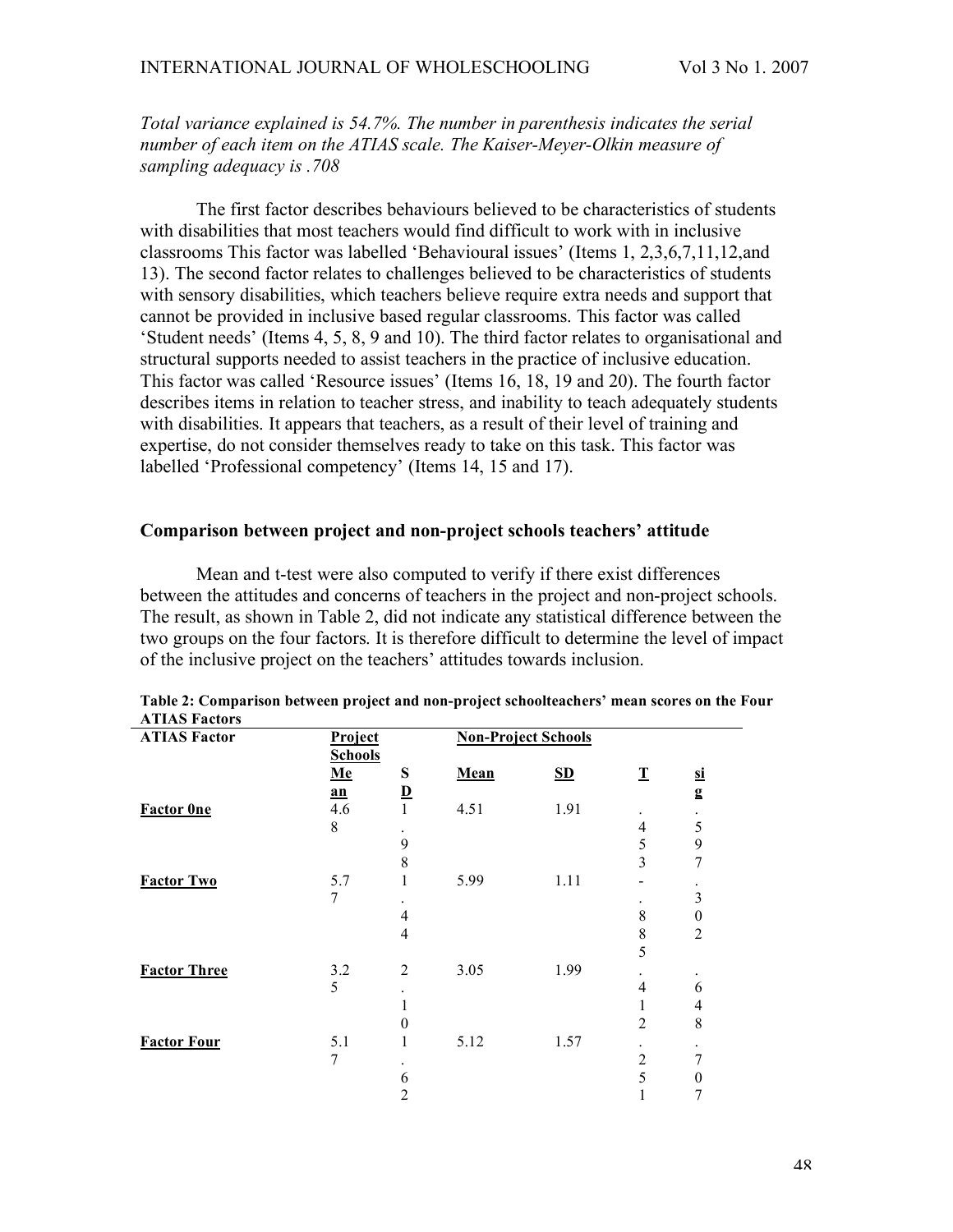| <b>Total</b> | 18.<br>$\mathbf{\mathcal{L}}$ | $\overline{ }$<br>$\ddot{\phantom{1}}$ | 18.67 | 6.58 |   | <b>__</b><br>$\overline{\phantom{a}}$ |
|--------------|-------------------------------|----------------------------------------|-------|------|---|---------------------------------------|
|              |                               |                                        |       |      | ◡ |                                       |
|              |                               |                                        |       |      |   |                                       |

To investigate whether there were differences between the groups on the individual items that made up the scale, each item was scrutinised. Table 3 provides the means and standard deviations by items broken down between the GES/VSO project and non-GES/VSO project groups which indicated a relatively the same scores from both school sites. Inspection of the item means suggests that large class sizes (item 20) drew the highest concerns and increased negative attitude of both teacher groups toward inclusive education. Similarly, both teacher groups indicated high levels of concerns and negative attitude regarding adequate resources, special materials and inappropriate infrastructure (items 18, 19) and regarding their professional competencies to support students with disabilities in inclusive classes (items 14, 15  $\&$ 17).

| Question         | Non-project school<br>$(N=50)$ |                         | Project school           |                 | $\frac{\text{M}}{\text{Dif}}$ |  |
|------------------|--------------------------------|-------------------------|--------------------------|-----------------|-------------------------------|--|
|                  |                                |                         | $(N=50)$                 |                 |                               |  |
|                  | $\bf M$                        | $\overline{S}$          | $\underline{\mathbf{M}}$ | $\overline{SD}$ |                               |  |
|                  |                                | $\mathbf D$             |                          |                 |                               |  |
| $\mathbf 1$      | 4.60                           | $\overline{2}$          | 4.4                      | 2.03            | .18                           |  |
|                  |                                | $\ddot{\phantom{0}}$    | $\sqrt{2}$               |                 |                               |  |
|                  |                                | $\boldsymbol{0}$        |                          |                 |                               |  |
|                  |                                | $\frac{2}{2}$           |                          |                 |                               |  |
| $\sqrt{2}$       | 4.40                           |                         | 4.7                      | 1.83            | $\cdot$ 3                     |  |
|                  |                                | $\ddot{\phantom{0}}$    | $\boldsymbol{0}$         |                 |                               |  |
|                  |                                | $\boldsymbol{0}$        |                          |                 |                               |  |
|                  |                                | $\,1$                   |                          |                 |                               |  |
| $\mathfrak{Z}$   | 4.60                           | $\overline{2}$          | $4.6\,$                  | 2.01            | $.06\,$                       |  |
|                  |                                | $\ddot{\phantom{0}}$    | $\boldsymbol{6}$         |                 |                               |  |
|                  |                                | $\boldsymbol{0}$        |                          |                 |                               |  |
|                  |                                | $\overline{4}$          |                          |                 |                               |  |
| $\overline{4}$   | $3.50\,$                       | $\overline{c}$          | $3.5\,$                  | 1.95            | $.02\,$                       |  |
|                  |                                | $\ddot{\phantom{0}}$    | $\overline{2}$           |                 |                               |  |
|                  |                                | $\mathbf 1$             |                          |                 |                               |  |
|                  |                                | 9                       |                          |                 |                               |  |
| 5                | 2.62                           | $\,1$                   | $2.3\,$                  | 1.83            | .32                           |  |
|                  |                                | $\ddot{\phantom{0}}$    | $\boldsymbol{0}$         |                 |                               |  |
|                  |                                | 9                       |                          |                 |                               |  |
|                  |                                | $\,$ $\,$               |                          |                 |                               |  |
| $\sqrt{6}$       | 4.80                           | $\overline{c}$          | $4.5\,$                  | 1.79            | $.28\,$                       |  |
|                  |                                | $\Box$                  | $\overline{2}$           |                 |                               |  |
|                  |                                | $\boldsymbol{0}$        |                          |                 |                               |  |
|                  |                                | $\overline{\mathbf{3}}$ |                          |                 |                               |  |
| $\boldsymbol{7}$ | 4.79                           | $\overline{c}$          | $4.4\,$                  | 1.75            | $.37\,$                       |  |
|                  |                                | $\bullet$               | $\overline{2}$           |                 |                               |  |
|                  |                                | $\boldsymbol{0}$        |                          |                 |                               |  |
|                  |                                |                         |                          |                 |                               |  |
| $\,$ $\,$        | 3.60                           | $\frac{2}{2}$           | $3.5\,$                  | 1.89            | $.02\,$                       |  |
|                  |                                | $\ddot{\phantom{0}}$    | $\,8$                    |                 |                               |  |

**Table 3**: **Means and standard deviations for each survey item**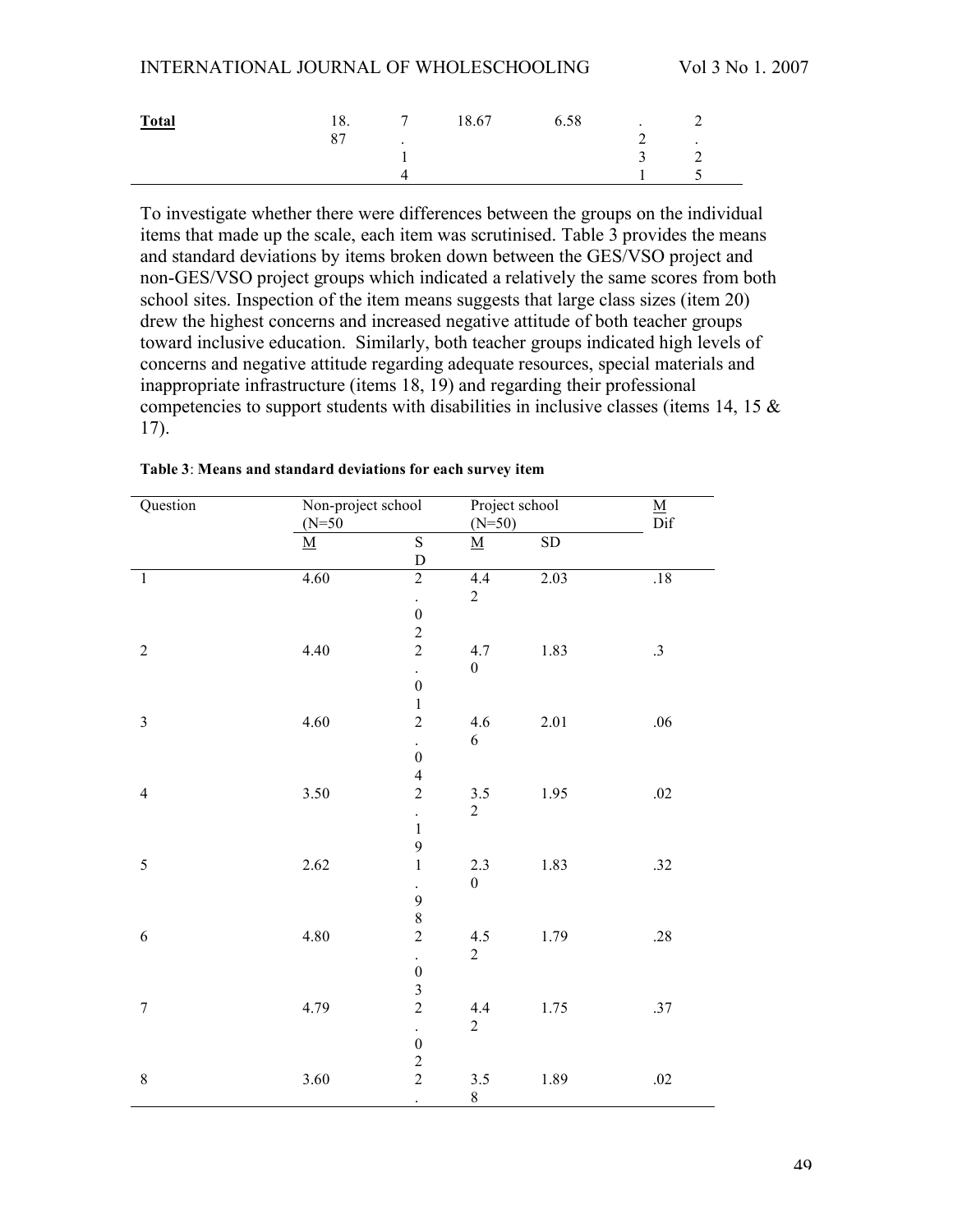|                |          | $\begin{array}{c} 1 \\ 8 \end{array}$      |                  |          |                  |
|----------------|----------|--------------------------------------------|------------------|----------|------------------|
|                |          |                                            |                  |          |                  |
| $\overline{9}$ | $3.70\,$ | $\overline{c}$                             | 3.1              | 1.99     | $.52\,$          |
|                |          | $\Box$                                     | $8\,$            |          |                  |
|                |          | $\boldsymbol{0}$                           |                  |          |                  |
|                |          | $\overline{4}$                             |                  |          |                  |
| $10\,$         | 2.82     | $\overline{c}$                             | $2.6\,$          | $2.3\,$  | $.16\,$          |
|                |          | $\ddot{\phantom{0}}$                       | $\sqrt{6}$       |          |                  |
|                |          | $\boldsymbol{0}$                           |                  |          |                  |
|                |          | 8                                          |                  |          |                  |
| $11\,$         | $4.20\,$ | $\overline{c}$                             | $4.2\,$          | 1.99     | $\boldsymbol{0}$ |
|                |          | $\frac{1}{1}$                              | $\boldsymbol{0}$ |          |                  |
|                |          |                                            |                  |          |                  |
|                |          | $\overline{4}$                             |                  |          |                  |
| $12\,$         | 5.80     | $\,1\,$                                    | 5.6              | $1.15\,$ | $.14$            |
|                |          |                                            | $\sqrt{6}$       |          |                  |
|                |          | $\begin{array}{c} 3 \\ 2 \\ 1 \end{array}$ |                  |          |                  |
|                |          |                                            |                  |          |                  |
| 13             | 4.88     |                                            | 4.5              | 1.84     | $.36\,$          |
|                |          |                                            | $\overline{c}$   |          |                  |
|                |          | $\frac{1}{7}$                              |                  |          |                  |
|                |          | $\overline{7}$                             |                  |          |                  |
| $14$           | 5.24     | $\mathbf 1$                                | $5.1\,$          | 1.78     | $\cdot^1$        |
|                |          |                                            | $\overline{4}$   |          |                  |
|                |          | $\frac{1}{7}$                              |                  |          |                  |
|                |          | $\overline{4}$                             |                  |          |                  |
| $15\,$         | 4.46     | $\,1\,$                                    | $4.5\,$          | 1.98     | $.08\,$          |
|                |          |                                            | $\overline{4}$   |          |                  |
|                |          | $\ddot{\phantom{0}}$<br>$\overline{9}$     |                  |          |                  |
|                |          | $\overline{9}$                             |                  |          |                  |
| $16\,$         | $4.30\,$ | $\,1\,$                                    | 4.7              | $1.65\,$ | $.42\,$          |
|                |          |                                            | $\sqrt{2}$       |          |                  |
|                |          | $\frac{1}{8}$                              |                  |          |                  |
|                |          | $\overline{9}$                             |                  |          |                  |
| $17\,$         | 5.82     | $\,1\,$                                    |                  | $0.96\,$ | $.14\,$          |
|                |          |                                            | $5.6\,$<br>$8\,$ |          |                  |
|                |          | $\frac{1}{1}$                              |                  |          |                  |
|                |          |                                            |                  |          |                  |
|                |          | $\overline{c}$                             |                  |          |                  |
| $18\,$         | 6.26     | $\,1$                                      | 6.1              | $1.45\,$ | .14              |
|                |          |                                            | $\sqrt{2}$       |          |                  |
|                |          | $\frac{1}{3}$                              |                  |          |                  |
|                |          |                                            |                  |          |                  |
| $19\,$         | 6.16     | $\,1$                                      | $6.1\,$          | $0.80\,$ | $.01\,$          |
|                |          | $\ddot{\phantom{0}}$                       | 5                |          |                  |
|                |          | $\boldsymbol{0}$                           |                  |          |                  |
|                |          | $\,$ $\,$                                  |                  |          |                  |
| $20\,$         | 6.22     | $\mathbf{1}$                               | $6.6\,$          | 0.63     | $.4\,$           |
|                |          | $\frac{1}{4}$                              | $\overline{2}$   |          |                  |
|                |          |                                            |                  |          |                  |
|                |          | $\boldsymbol{7}$                           |                  |          |                  |

\* Higher mean scores show increased concerns and more negative attitudes toward inclusion.

Qualitative themes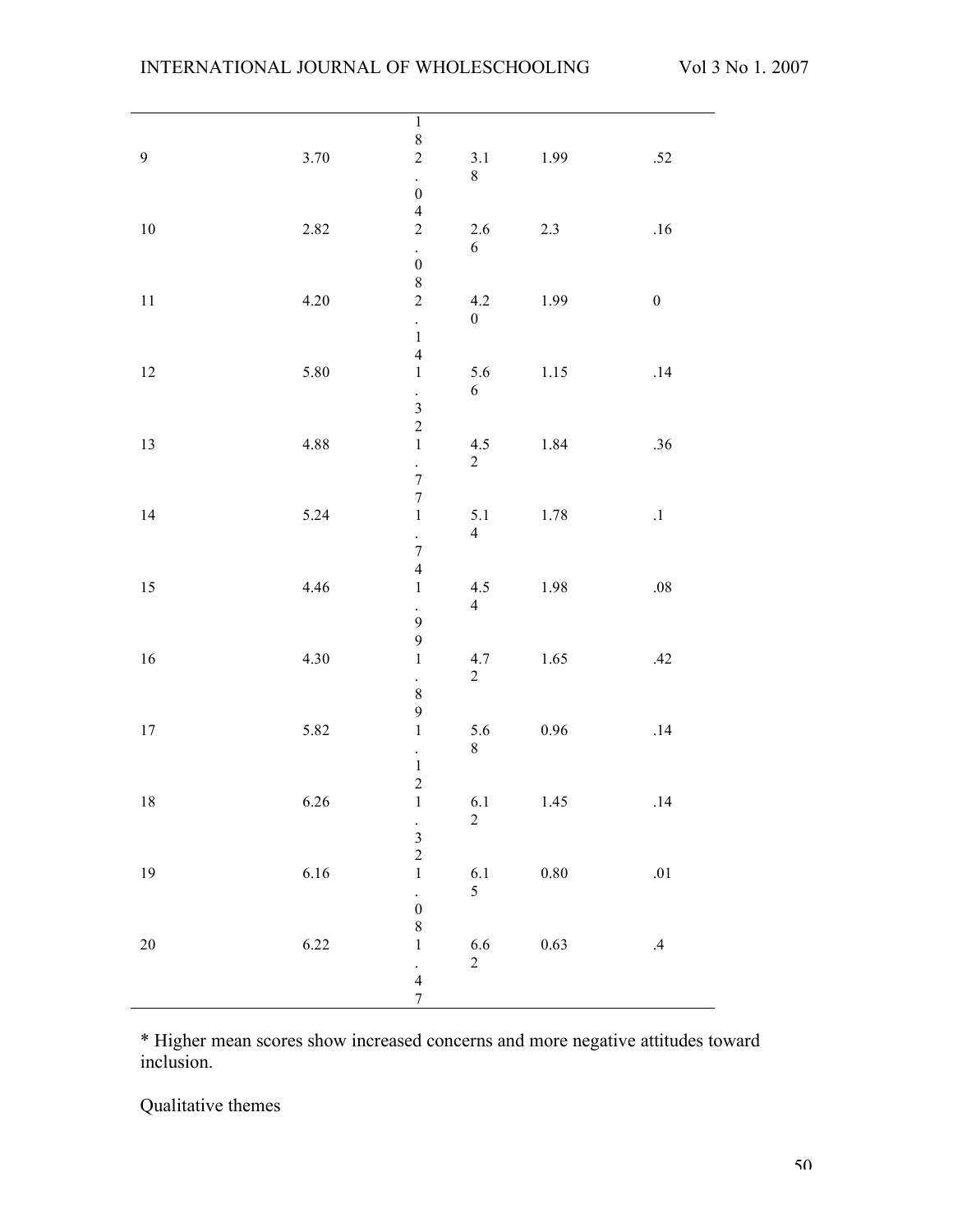The three key themes that emerged from the group interviews were: 'beliefs about inclusion', professional issues' 'and resource issues'. Apart from being consistent with the four factors obtained from the factor analysis, the qualitative findings provided a rich description of the teachers' perception and attitudes towards inclusion. Representative quotes from the group interviews have been reproduced to reflect each of the three themes. Each quotation is identified by its source from either a non-project schoolteachers (NPST) or project school teachers (PST).

#### *1. Beliefs about inclusion*

The teachers' beliefs about inclusion suggest that they do not regard students with disabilities, particularly those with sensory impairments as belonging in regular classes and would rather prefer them being educated in existing special schools:

*With usual students you do not have to waste too much time supporting and guiding them…we haven't yet come to terms with the belief that students who cannot speak or hear can be educated in regular schools …we do not believe this is going to work. It is better if they remain in the special schools.* (NPST) Teachers also believed that including students with disabilities limits the amount of teaching work they could do thereby resulting in incompletion of the syllabuses:

*This inclusive education business is just a waste of teachers' time. We are always far behind in completing our syllabuses for the term…it is also resulting into low output of work and we teachers are always blamed for this.* (PST) The teachers also believed that if students with disabilities were included in regular

classes it would affect the academic performance of their peers without disabilities: *We must not only be thinking about the placement of students with disabilities into regular schools, we also must think about how their placement is going to disturb the emotions and academic performance of the other students without disabilities.* (NPST)

#### *2. Professional issues*

Teachers perceived that their professional knowledge and skills were inadequate to effectively teach students with disabilities in regular schools:

*If those students with visual impairment, intellectual disabilities and those with speech problems are included, we do not think it can work…we do not have the requisite knowledge, skills and experience to do that sort of teaching. You meet some of the students who cannot express themselves… others too can't read normal books because they have low vision and you just don't know what to do to help them because you do not know yourself.* (NPST and PST)

Further, the teachers expressed fear and concern, that because they do not have the required knowledge and expertise to teach students with disabilities who are included in their regular classes; it is contributing to a reduction in the academic success of their schools:

*How do the policy makers expect us to work with students that we have not been trained for? Our inability to meet the needs of those students with specific*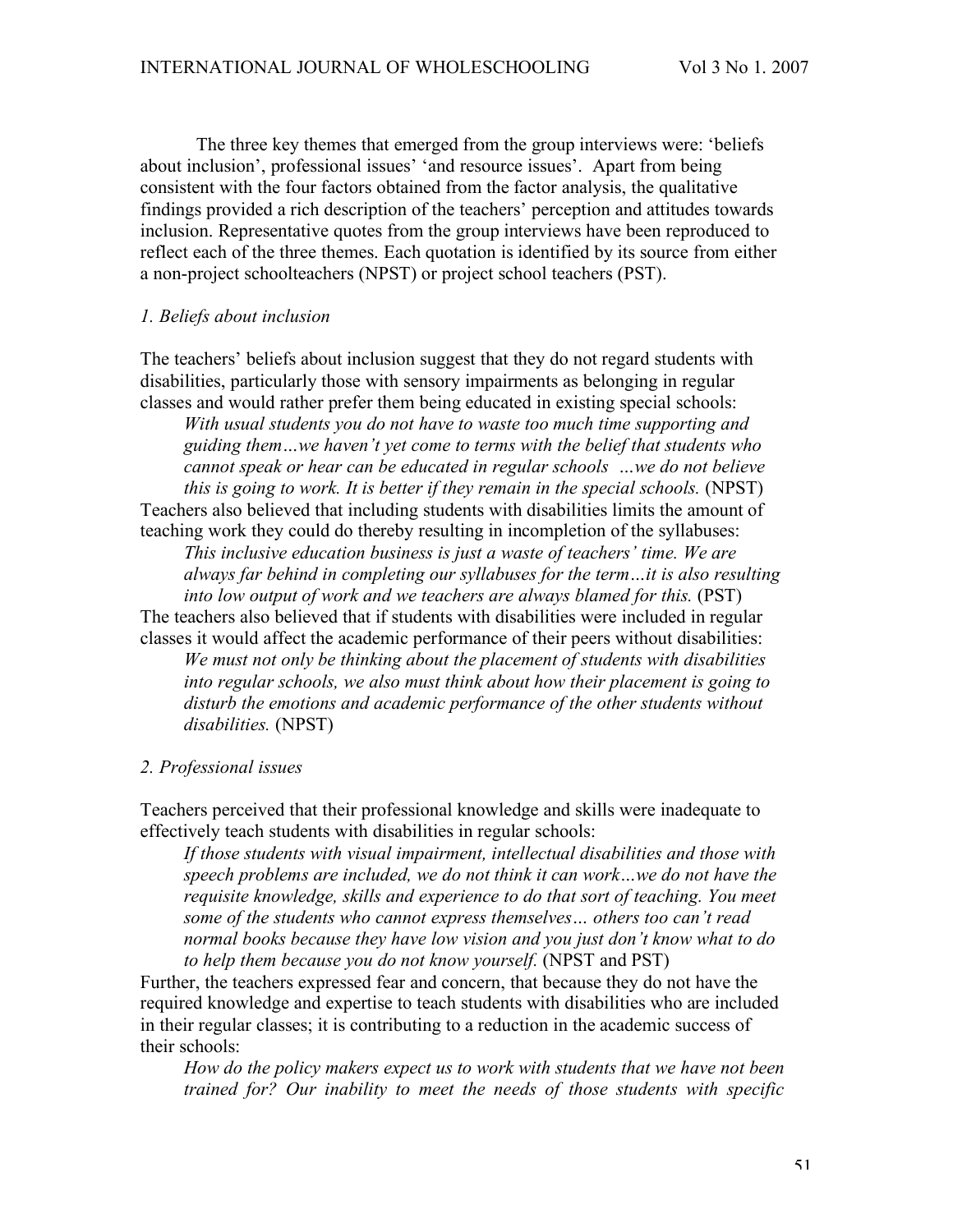*problems such as visual impairment, intellectual disabilities and those with speech problems is hindering academic progress for us. Teaching all these students at the same time is really a difficult job for us.* (PST)

#### *3. Resource issues*

Apart from teachers' negative beliefs about inclusion and concern for their professional competency to practice inclusive education, resource issues also drew much concern for both teacher groups. Resource issues addressed physical aspects such as inaccessible classrooms to students in a wheel chair, overcrowded classrooms; materials such as Braille and large prints:

*It is really hard for us to manage with the existing resources…as I speak our schools are not accessible to those students in a wheelchair. Our classrooms are overcrowded with one teacher teaching 50 to 60 students in one class. It is not possible to give individual attention to all these students…including students with disabilities would worsen the learning situation.* (PST and NPST) Further, teachers expressed concern about the lack of support from professionals with expertise such as peripatetic teachers or those with expertise in sign language and Braille as well as general special education experts:

*What is happening is just a matter of policy; we do not think the officers are serious…with this inclusive project two years ago nothing has changed for the better… we are still at square one, our schools are not supported by any expert who could show us how to do inclusive teaching… we did have one VSO volunteer but that was a long time ago… they always complain they do not have the personnel… we don't know why they introduced the programme in the first place…nobody seems to know where we are heading to now.* (PST)

Further, teachers clearly resented what they perceived to be imposed policy: *Those who are advocating for inclusive education in this country sit in their offices and forcing the policy on us…they are deliberately ignoring the facts of the problem.* (PST)

Teachers overwhelmingly believe that inclusive education is impossible without addressing their needs for specialist resources. Overall belief is that without sufficient resources and support inclusive education was not possible and doomed:

*You cannot work on your farm without a farming tool…different farming activities require different tools and appropriate expertise. It is better our schools do not start inclusion because these officers will push you and leave you to fall.* (PST and NPST)

This study investigated and compared GES/VSO inclusive project and non-project schools teachers' concerns and attitudes toward inclusive education in Ghana. The qualitative themes were found to be consistent throughout and supported the quantitative findings. The teachers from the GES/VSO inclusive schools and nonproject schools were matched against each other in terms of experience, resources, age and socio-economic status and thus these demographic variables were not likely to influence the results. Sex and age has also not been found to determine the outcome of the results. The overall results did not show much difference between the two teacher groups and school sites. In general, GES/VSO projects schools have not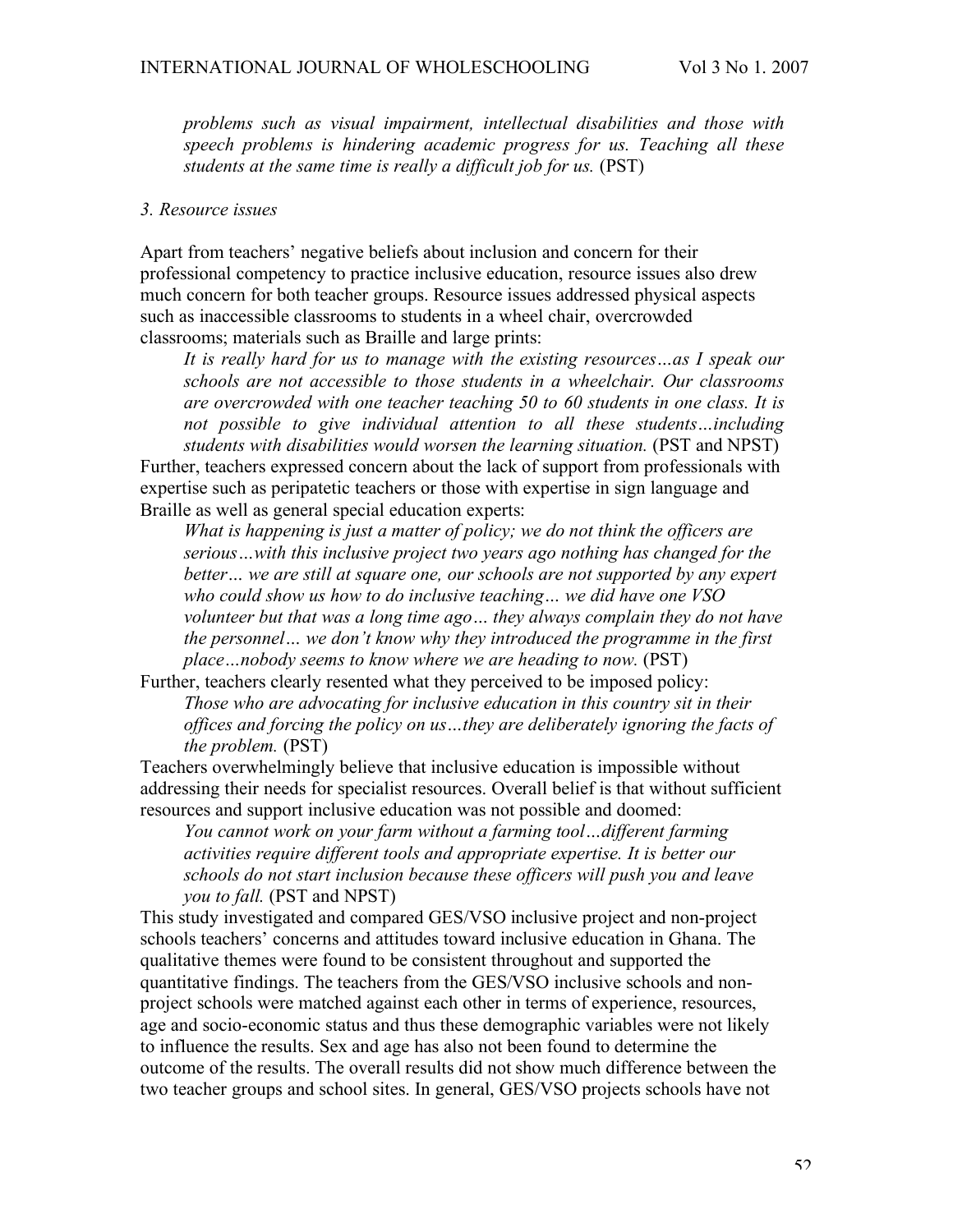shown to be favourable in instilling favourable attitudes in teachers and reducing their concerns about inclusive practice in Ghana within the two years in operation. Two issues are of major concern from this study: Teachers believe that regular schools are not places for students with disabilities, particularly those students with sensory impairments, and they perceive that policy makers impose inclusive education. The beliefs, negative attitude and concerns expressed by teachers in this study may be explained due to lack of professional preparedness, available resources, lack of sufficient orientation and specialist assistance. Professional knowledge (initial and further training), material and human resources are found to enhance teachers' positive attitudes and their willingness to embrace and make inclusion work (Avramidis, Bayliss & Burden, 2000; Loreman, Deppeler & Harvey, 2005). It is when teachers' are sufficiently equipped in knowledge and expertise and supported by other professionals that their confident levels to work with *all* students in inclusive classrooms will improve.

Further, the results of this study set us to wonder why the project schools did not differ in terms of attitudes and concerns from their non-project counterparts. One conclusion that can be drawn is, while GES is looking for quick answers and therefore set time frames for achieving good results, they have not been able to pursue their objectives with the same ambition that prompted them to initiate the project or that they have not been able to mobilise sufficient human and materials resources for the project. Another plausible interpretation may be that teachers were not involved in the initial planning and implementation of the programme and thus they resented any efforts by policy makers to implement inclusive education in Ghana. This was evident in their comments when they regarded inclusive education as an imposition from outside. Above all large classes in Ghana, for instance, due to the free feeding program offered through the Capitation Grant, the pupil-teacher ration has doubled to an average of 60 students per teacher. Inclusive education involving persons with disabilities will not be possible under such circumstances. Researchers have noted that inclusive education is a dynamic process without any quick fix and which requires the endorsement of regular classroom teachers to be successful (Corbett, 2001; Lindsay, 2003). Thus, any intervention programmes to reduce negative attitudes and improve inclusive education in Ghana should adopt a comprehensive grassroots approach and target these issues.

## **Conclusion**

This study has shown that attitudes and concerns of teachers affect their acceptance and commitment to implementing inclusion. It is worth noting that inclusive education, as implemented by Ghana Education Service FCUBE policy and GES/VSO project, is not leading to equal and appropriate educational outcomes, particularly for students with disabilities because of inappropriate school practices, such as rejection of students with disabilities by regular teachers, inappropriate resources, and lack of provision of generic support and training services. It is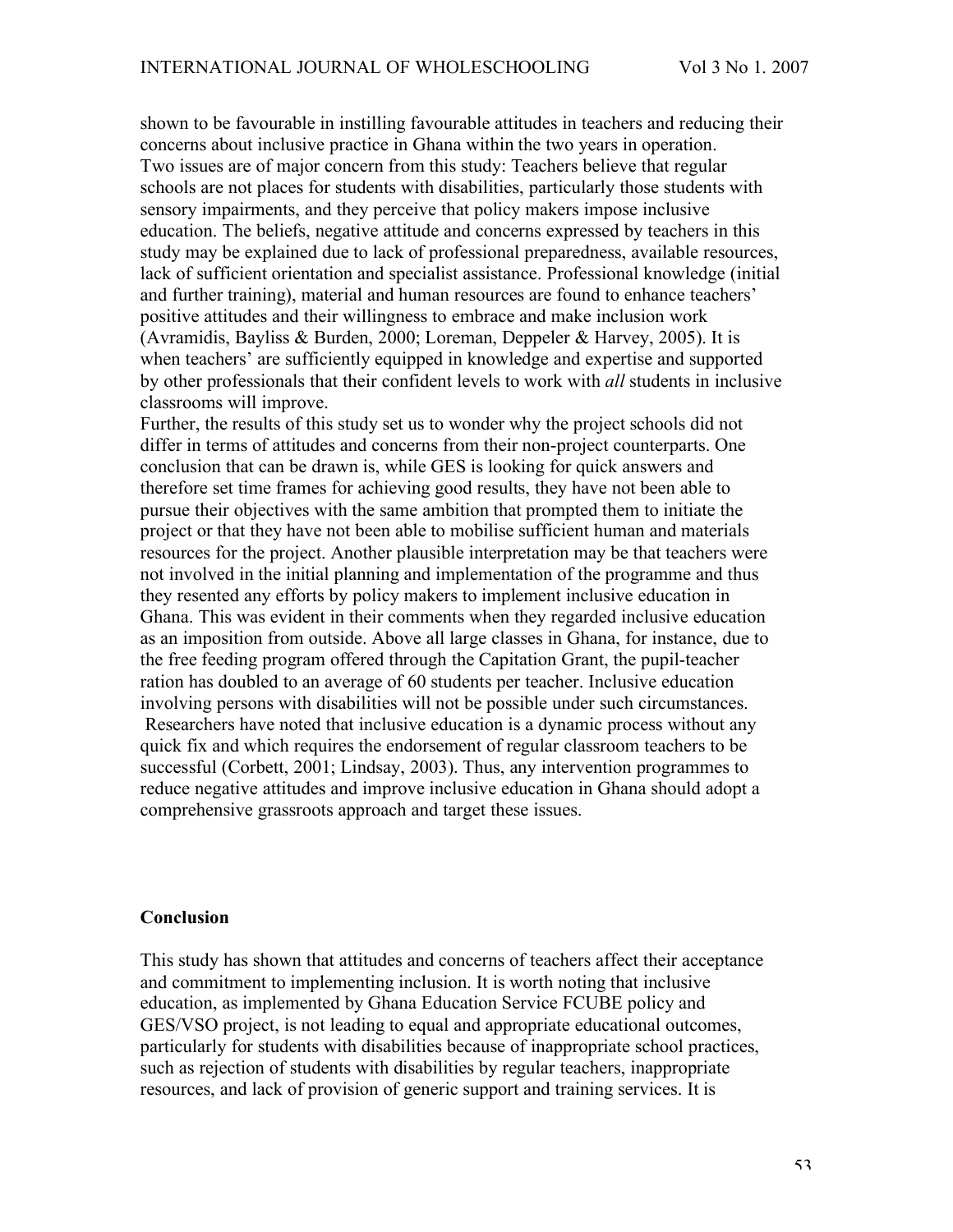important that teacher attitude toward inclusive education are studied in-depth on regular bases. Schools need to, and can effectively communicate diversity, if they are aware of themselves and others and if this awareness transforms traditional teaching cultures. Hargreaves (1992) defined the culture of teaching as consisting of "beliefs, values, habits and assumed ways of doing things among communities of teachers" (p.271). To facilitate effective inclusive education support must be provided that promotes change in attitudes, beliefs, values and habits (Werts, Wolery, Snyder, Caldwell & Salisbury, 1996; Wilkins & Nietfield, 2004). The first step for GES to make inclusive education work would be to develop inclusive policies that are separated from the FCUBE policies. Successful inclusive educational practice cannot be possible without policies to provide clear guidelines and a commitment to the principle of inclusion (Harvey, 1998). Inclusive policy development should address issues specific to Ghana. Issues for example, identified in this study regarding large class sizes, professional competency, student needs, teacher beliefs and resources are, particularly important for inclusive practice to be successful in Ghana. The existing pre-service and in-service teacher programmes need to be re-evaluated to develop specific programmes for training regular classroom teachers so that they can effectively respond to the needs of all students. Further, as multidisciplinary teams are important facilitators of inclusive education, research need to be conducted to evaluate how the GES/VSO project is collaborating with other paraprofessionals who are included in the project, and to find out what is the initiative's impact on sensitising and reducing negative attitudes among the Ghanaian population toward students with disabilities. Most importantly, GES should involve classroom teachers in all stages of inclusive policy development and decision making that would affect them in their schools. A synchronisation of these support systems and the involvement of teachers would be a catalyst in reducing their negative attitude and concerns about inclusive education in Ghana.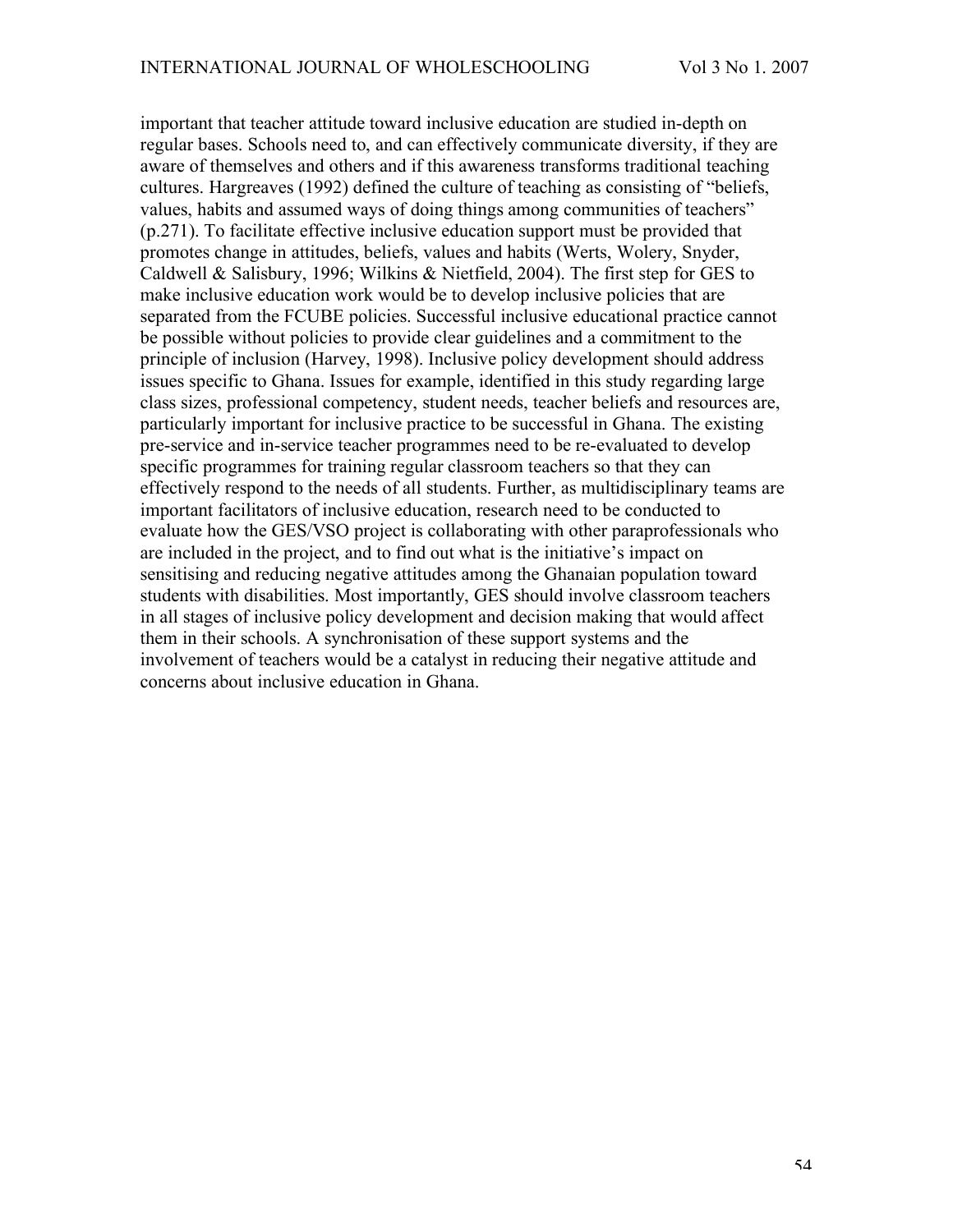## **REFERENCES**

- Agbenyega, J. S., Deppeler, J., Harvey, D. (2005). Attitudes Towards Inclusive Education in Africa Scale (ATIAS): An Instrument to measure teachers' attitudes towards inclusive education for students with disabilities. *Journal of Research and Development in Education, 5, pp. 1-15.*
- Ainscow, M. (1999). *Understanding the development of inclusive schools*. London: Falmer Press.
- Avoke, M. (2002). Models of disability in the labelling and attitudinal discourse in Ghana. *Disability and Society, 17*(7), 769-777.
- Avramidis, E., Buylis, P., & Burden, R. (2000). A survey into mainstream teachers' attitudes towards the inclusion of children with special educational needs in the ordinary school in one local education authority.' *Educational Psychology, 20*(2), pp. 191-212.
- Bennett, T., DeLuca, D. & Bruns, D. (1997). Putting inclusion into practice: Perspectives of teachers and parents. *Exceptional Children*, 64(1), 115-131. Coates, S. J., & Steed, L. G. (2003). *SPSS: Analysis without anguish*.' Sydney: John Wiley & Sons Australia, Ltd.
- Corbett, J. (2001). Teaching approaches, which support inclusive education: a connective pedagogy. *British Journal of Special Education, 28*(2), 55-59.
- D'Alonzo, B. J., Giordano, G., & Vanleeuen, D. M. (1997). Perceptions by teachers about the benefits and liabilities of inclusion. *Preventing School Failure*, 42(1), 4-12.
- Gale, T. (2001). Under What Conditions? Including students with learning disabilities within Australian classrooms. *Journal of Moral Education, 30*(3), 261-272.
- Gary, P. L. (1997). The effect of inclusion on non-disabled children: a review of the research. *Contemporary Education; Summer*, 68, 4; Academic Research

# Library.

- Ghana Education Service. (2003). *Increasing Access to quality Basic Education for Children with Special needs: Special Education project with VSO.* Accra: GES.
- Ghana Education Service. (2004). *The development of education national report of Ghana: the basic education division*. Government Publications.
- Ghana Education Service. (2006). *Education Strategic Plan*. Accra: Government Publication.
- Government of Ghana. (1992). *The Constitution of the Republic of Ghana.* Accra: Ghana Publishing Company.
- Government of Ghana. (2006). *Ghana 2006 Budget Statement to Parliament*. Accra: Ghana Publishing Company.
- Hargreaves, A. (1992). Cultures of teaching: a focus for change. In A. Hargreaves and M. Fullan (Eds). *Understanding Teacher Development.* New York: Teacher College Press.
- Harvey, J. M. (1998). Inclusion, the law and placement decisions: Implications for school psychologists. *Psychology in the Schools, 35*(2), 269-78.